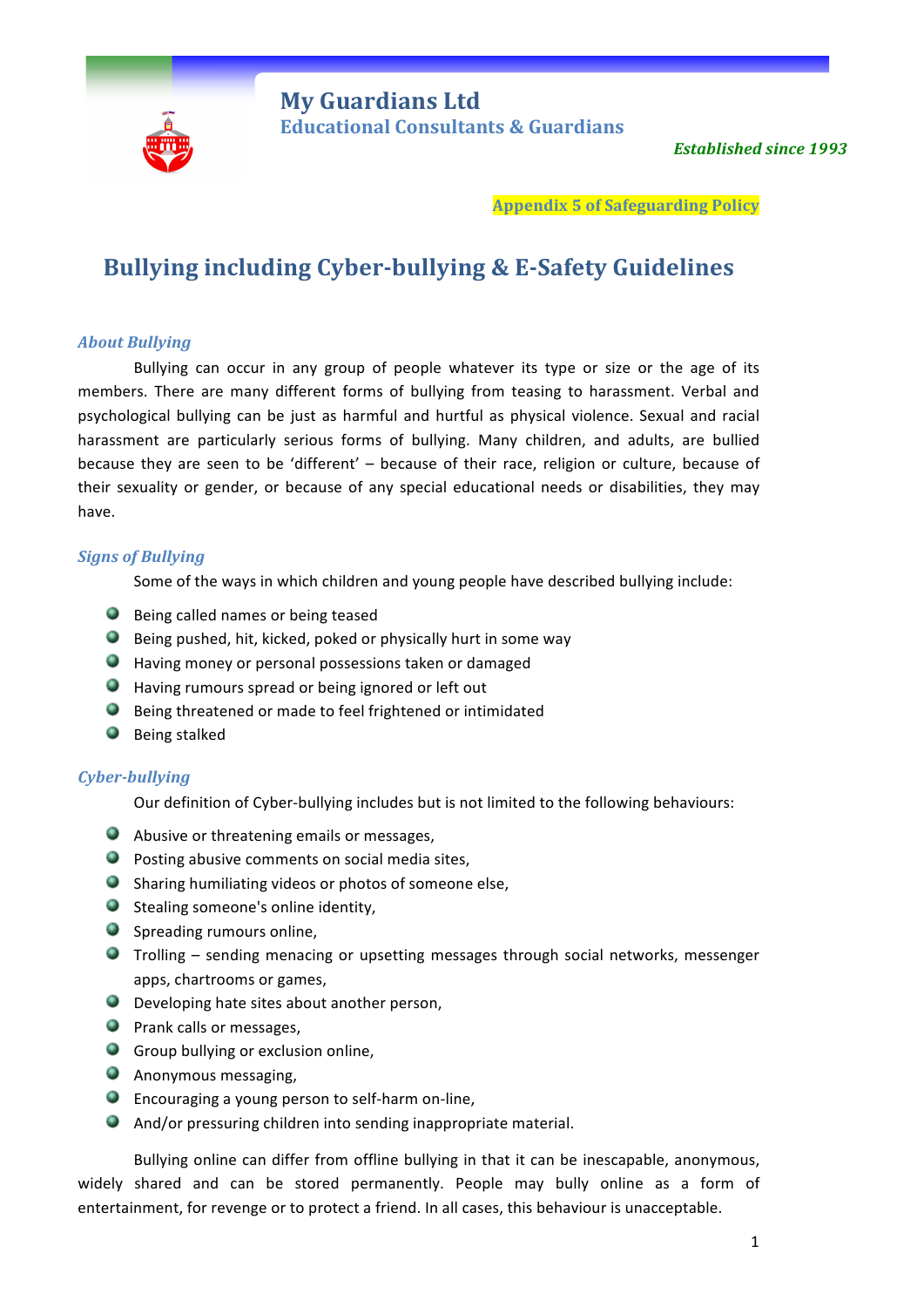It is important that we educate students about the harm online and offline bullying can do. Any student who experiences bullying should feel supported, believed and that they can share their concerns with My Guardians personnel, teacher or host family. All concerns and disclosures must be passed on to My Guardians Designated Safeguarding Lead for follow up.

## *Effects of Bullying*

The effects of bullying can lead to children and young people to:

- $\bullet$  Becoming depressed and suicidal
- $\bullet$  Experiencing low self esteem
- **Becoming shy and withdrawn**
- Self-harm
- **Becoming self-conscience**
- Experiencing physical complaints, like constant stomach aches and headaches, which are brought on by stress
- $\bullet$  Feeling anxious
- Becoming aggressive
- $\bullet$  To start to bully other children or adults

My Guardians does not tolerate the bullying of other people in any form whatsoever and all incidents of bullying reported will be fully investigated.

## Our students will:

- $\bullet$  Respect other people, their space and their belongings
- $\bullet$  Be kind to others, even if they are not their friends
- $\bullet$  Not walk away if they see someone being bullied
- $\bullet$  Try to get help and tell a responsible adult
- $\bullet$  Ask for help if they are being bullied

Our guardianship students are given the following advice about bullying:

- **O** Talk to or contact someone you trust, such as your guardian, host family, parent or friend
- Be persistent. If the first person you talk to does not help, do not give up. Speak to someone else
- $\bullet$  If you can, write down everything that has been said or done to hurt you. Try to write down how you feel. When you have found someone you can trust, discuss what you have written
- If you find it difficult to talk to an adult ask someone to talk to an adult on your behalf
- **Phone My Guardians emergency number:** +44 (0) 7919425660
- $\bullet$  Phone Childline on free phone 0800 1111. Their helpers provide a confidential helpline for children and students
- $\bullet$  Most importantly, do something. Sometimes bullying stops quickly, but doing nothing means it may continue until someone is seriously upset or hurt

## *E safety Guidelines*

These guidelines apply to all My Guardians personnel, including guardianship students, parents, visitors and guests in the host family. E-Safety Guidance should be read in conjunction with our Data Protection and Information Sharing Policy and Safeguarding Policy.

As a host family, you have a responsibility to the students in your care to know what they are doing online during their stay with you.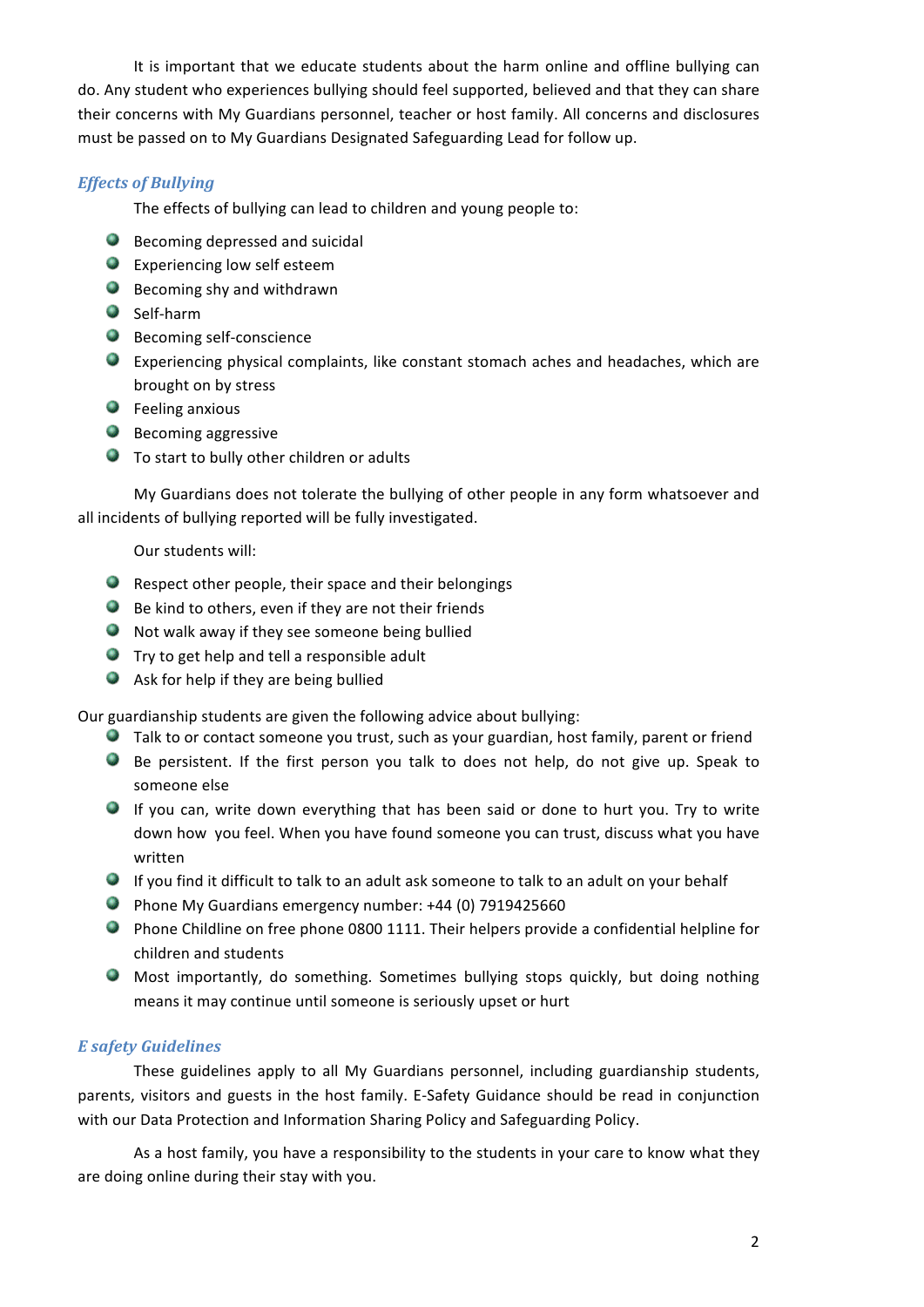#### *What is E-Safety?*

E-Safety refers to child protection and safeguarding of both children and adults in the digital world. It is about learning to understand and use technologies in a safe, positive way, also about supporting children and adults to develop safe online behaviours.

#### **Risks of using the Internet include:**

- $\bullet$  Exposure to inappropriate materials, for example, pornographic pictures and videos
- $\bullet$  Physical danger and sexual abuse, for example, through 'grooming'
- $\bullet$  Cyber-bullying persistent bullying through the digital medium
- $\bullet$  Losing control over pictures and videos
- O Obsessive use of the internet and ICT, for example, addiction to video games
- **O** Damage to online reputation
- **ID** Inappropriate or illegal behaviour, for example, exposure to hate-mail or offensive images
- $\bullet$  Viruses, hacking and security
- $\bullet$  Exposure to extremist material and the possibility of radicalisation
- Copyright infringement, for example, the illegal sharing of music, pictures, video or documents

E-Safety is largely concerned with Internet communications. The Internet is accessible from computers, laptops, tablets, mobile phones, games consoles and other devices like the iPod Touch and Internet connected TV. Other communication technologies such as texting and phone calls are also covered by the term 'E-Safety'.

#### **Why provide Internet access?**

The Internet is an essential element in 21st century life for education, business and social interaction. My Guardians encourages the provision of Internet access to students to communicate with home and as a necessary tool for schoolwork.

#### *Access to Internet*

My Guardians host families are expected to install appropriate parental control software on their routers.

Parental controls however cannot block all inappropriate content on-line. A young person who is actively seeking inappropriate content online might be good at disabling or getting around blocking filters and hiding their search history.

We recommend turning off access to the Internet during the night where student's Internet usage cannot be monitored.

#### Internet:

- Students aged 10-14 must have adult supervision whilst using the Internet
- Students will be encouraged to tell their host families immediately if they encounter any material that makes them feel uncomfortable
- $\bullet$  Internet access will be filtered appropriate to the age of the student

Email:

- $\bullet$  All emails sent must be professional in tone and content
- $\bullet$  Students must immediately tell an adult if they receive offensive email
- Students must not reveal personal details of themselves or others in email communication (such as address or telephone number). Students must not arrange to meet anyone without specific permission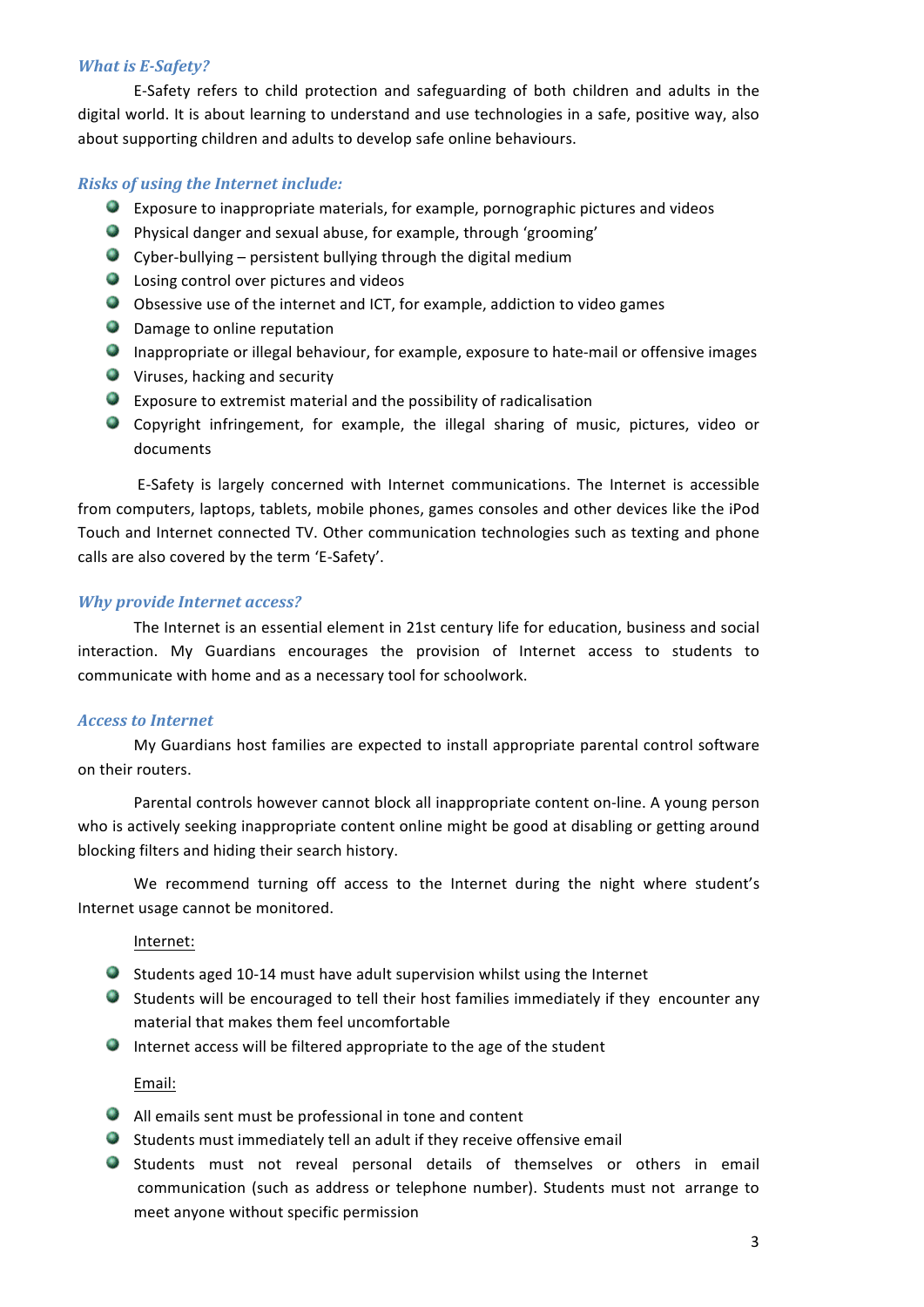● Students should be made aware that the writer of an email might not be the person claimed

## *Social Networking:*

- All staff and host family members must not accept friend requests from guardianship students or parents on social media accounts or interact with any guardianship students or parents via any form of social media
- Host families must not post photos of guardianship students under the age of 18 years old on their personal social media accounts

## My Guardians host families shall:

- $\bullet$  Behave responsibly and professionally at all times in connection with the use of social networking sites and keep up to date with privacy policies of the sites they use
- Use their professional judgment and, where no specific guidance exists, take the most prudent action possible and consult with My Guardians personnel if they are unsure
- $\bullet$  Co-operate with My Guardians to ensuring the implementation of this policy Chartrooms and Instant Messaging
- $\bullet$  My Guardians students are not permitted to use these facilities on a host family computer

## My Guardians Students:

- $\bullet$  Must hand mobile phones, tablets, portable electronic games and media players bring to the host family to their host at night-time, if requested by the host
- $\bullet$  Are forbidden from sending abusive or inappropriate text messages
- $\bullet$  May have their Internet activity checked

My Guardians host families are allowed to take digital photographs and video images of My Guardians students, but must follow guidance in our policy concerning the taking, sharing, distribution and publication of those images.

## My Guardians Website:

- $\bullet$  The point of contact on the website will be My Guardians address, email and telephone number. Host family or student personal information will not be published
- Website photographs that include My Guardians students will be selected carefully and will only be published with parental permission
- O Our students' full names will not be used anywhere on the website, particularly in association with photographs

## *Cyber bullying*

Cyber bullying is the use of the Internet and related technologies to harm other people, in a deliberate, repeated, and hostile manner. When children are the target of bullying via mobile phones, gaming or the Internet, they can often feel very alone and, a once previously safe and enjoyable environment can become threatening, harmful and a source of anxiety. Cyber bullying (along with all forms of bullying) will not be tolerated. All incidents reported will be recorded and investigated. 

## *Host Families Data Security*

In line with the General Data Protection Regulations 2018 (GDPR) My Guardians' host families must ensure that any sensitive data that My Guardians makes available to them on any document is stored securely (e.g. in a folder with a password on an encrypted device) and deleted after the homestay. This data must not be passed on to a third party.